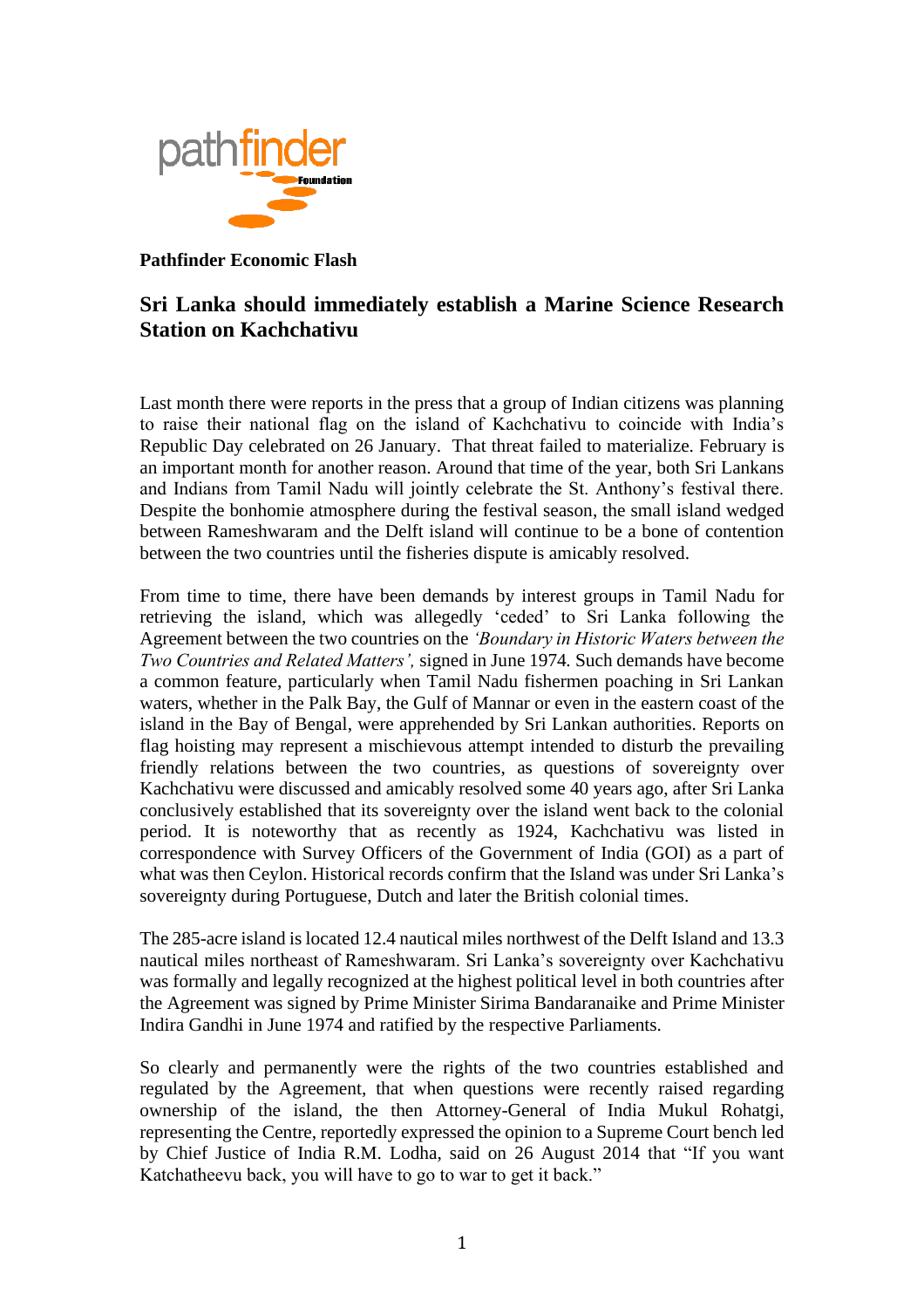Continuing surveillance maintained over centuries, Kachchativu is regularly visited by Sri Lankan government officers - scientists, administrators, surveyors and military personnel from time to time. A high point in activity on the island is the religious festival held there in the months of February/March annually and widely attended by Sri Lankans and Indians. Observing that the original shrine built in 1905 was in a dilapidated condition, Sri Lanka Navy constructed a new shrine, which was consecrated by the Bishop of Jaffna in December 2016.

From time to time, some commentators have mischievously claimed that the Agreement grants to Indian fishermen the right to fish in and around Kachchativu, and that there has been interference with the exercise of that right. Article 5 of the 1974 Agreement grants Indian fishermen and pilgrims "access to visit Kachchativu as hitherto", and will not be required by Sri Lanka to obtain travel documents or visa for these purposes. The phrase "as hitherto" refers to visits for drying fishing nets or for religious observances. It does not refer to fishing or other activities, which are, by Article 4 of the agreement, fully subject to Sri Lanka's sovereignty and exclusive jurisdiction. Paragraph 1 of the Exchange of Letters between the two countries in 1976 clearly prohibits fishing in the Indian waters by Sri Lankans and Sri Lankan waters by Indians by stating "*Fishing vessels and fishermen of India shall not engage in fishing in the historic waters, the territorial sea and the EEZ of Sri Lanka nor shall the fishing vessels and fishermen of Sri Lanka engage in fishing in the historic waters, the territorial sea and the EEZ of India, without the express permission of Sri Lanka of India, as the case may be*." In any case, with the introduction of the steel hulled mechanized trawlers by Tamil Nadu fishing syndicates, man-made fiber fishing nets and the gradual disappearance of artisan fishing methods, the need for drying fishing nets on the island has become a long forgotten practice.

Considering the damage done to the marine environment over the past several decades, particularly fisheries, due to unceasing bottom trawling by Tamil Nadu fishermen using fishing nets banned by Sri Lanka, Colombo should adopt a strategy to take stock of the situation and come up with solutions to address the issues before the damage done becomes irreversible.

One way to address the issue is to establish a marine science research station in Kachchativu, which is said to be home to unusual varieties of marine flora and fauna, as the area surrounding the island has taken the brunt of poaching. The government should request the National Aquatic Resources Agency (NARA) and the Department of Fisheries to come up with a plan to undertake such a venture without delay. Living quarters, communication facilities and research equipment will be needed to make the research station functional. Regular exchange of personnel should be organized as well as transport and emergency services. If resources are difficult in the short term, support of the private sector may be sought to commence the project. Meanwhile, the two countries should make every effort to cooperate to resolve the fisheries issue and take steps for conservation and sustainable exploitation of marine resources on their side of the International Maritime Boundary Line.